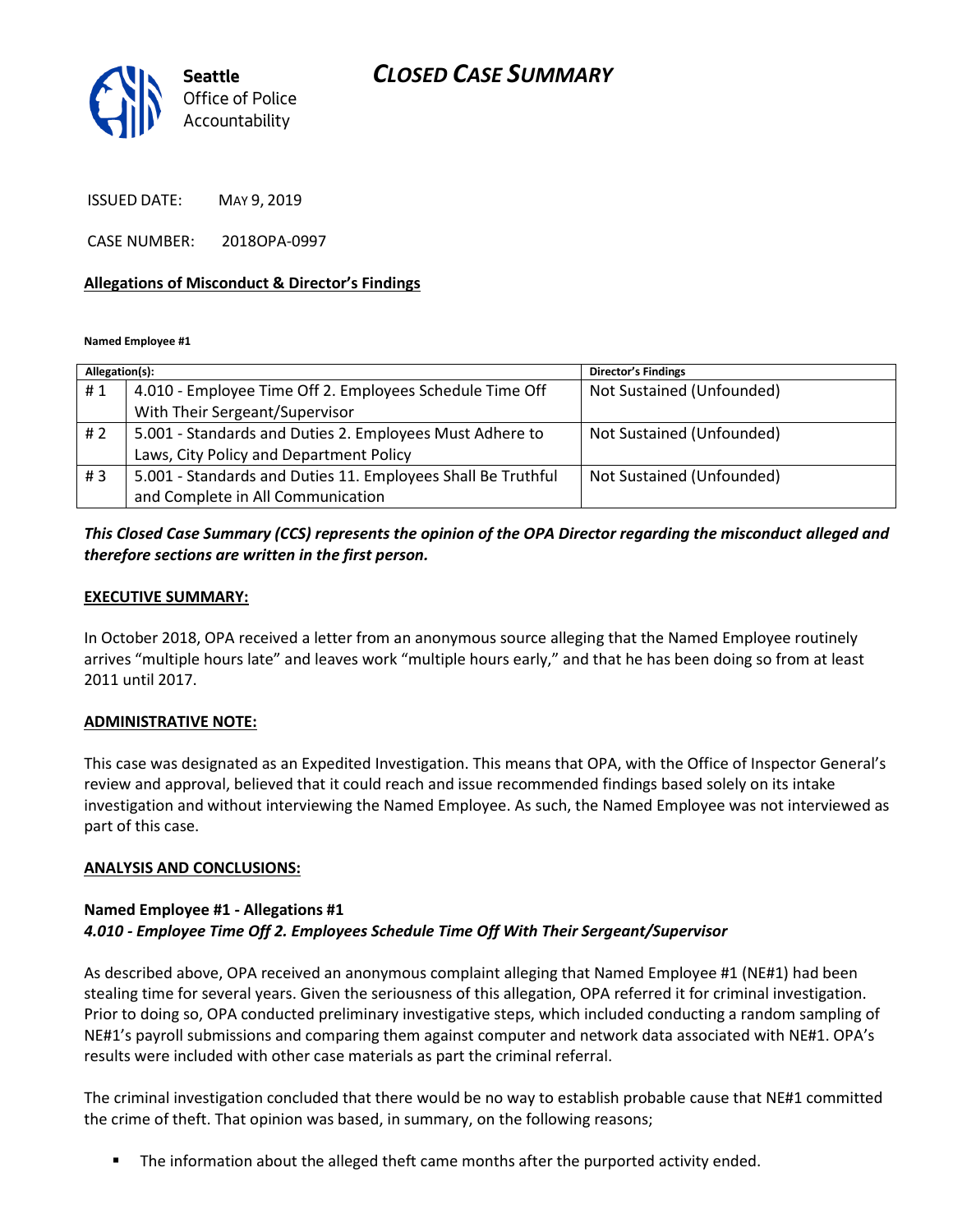- Video evidence of entry points to SPD facilities was unavailable because it is only retained for 30 days.
- IT information associated with network login records is unreliable for periods that extend too far into the past.
- Access ID proximity card used for gaining access to locked entry/exit are easily argued away absent videosupported evidence and, in addition, some exit points do not require proximity cards.
- **■** Three separate supervisors of NE#1 commended him for his dependability and never mentioned any issues with his attendance or his performance.
- There was no way to interview the complainant to obtain specifics regarding how NE#1 conducted this activity without suspicion of his supervisors.

Additionally, OPA analyzed randomly selected pay periods associated with NE#1's timekeeping entries and found that NE#1 either logged onto a network computer, used his proximity card to gain access to an SPD facility, or used his discretionary time for the hours he claimed to be working.

Lastly, OPA was aware that a former SPD employee had filed multiple complaints against NE#1 in mid-2017, one of which included an allegation that NE#1 was potentially stealing time. OPA referred these complaints back to NE#1's chain of command as a Frontline Investigation. As part of the Frontline Investigation, the former SPD employee told the investigating supervisor that NE#1 had been "getting away with it [timekeeping irregularities] for years." However, the Frontline Investigation found no merit in any of the former SPD employee's allegations, including the allegation of time theft.

SPD Policy 4.010-POL-2 requires SPD employees to schedule time off with their supervisors. The policy states that: "Employees will contact their sergeant/supervisor before their scheduled work shift to request an unscheduled absence from duty." (SPD Policy 4.010-POL-2.)

As identified above, neither the criminal nor administrative investigations resulted in any evidence supporting the time theft allegations. In fact, from the evidence that was developed, OPA determined that NE#1 was deemed to be reliable and dependable by his supervisors. Furthermore, OPA has significant questions about the source of this complaint and believes that it may have been submitted by the former SPD employee. Indeed, OPA is presently investigating a separate case in which it was alleged that the former SPD employee retaliated against and harassed NE#1.

For the above reasons and based on a preponderance of evidence standard, OPA finds no evidence that NE#1 engaged in the alleged misconduct. As such, I recommend that this allegation be Not Sustained – Unfounded.

## Recommended Finding: **Not Sustained (Unfounded)**

# **Named Employee #1 - Allegation #2** *5.001 - Standards and Duties 2. Employees Must Adhere to Laws, City Policy and Department Policy*

SPD Policy 5.001-POL-2 requires that employees adhere to laws, City policy, and Department policy.

For the same reasons as stated above (*see* Named Employee #1, Allegation #1), I recommend that this allegation be Not Sustained – Unfounded.

## Recommended Finding: **Not Sustained (Unfounded)**

## **Named Employee #1 - Allegation #3** *5.001 - Standards and Duties 11. Employees Shall Be Truthful and Complete in All Communication*

SPD Policy 5.001-POL-11 requires Department employees to be truthful and complete in all communications.